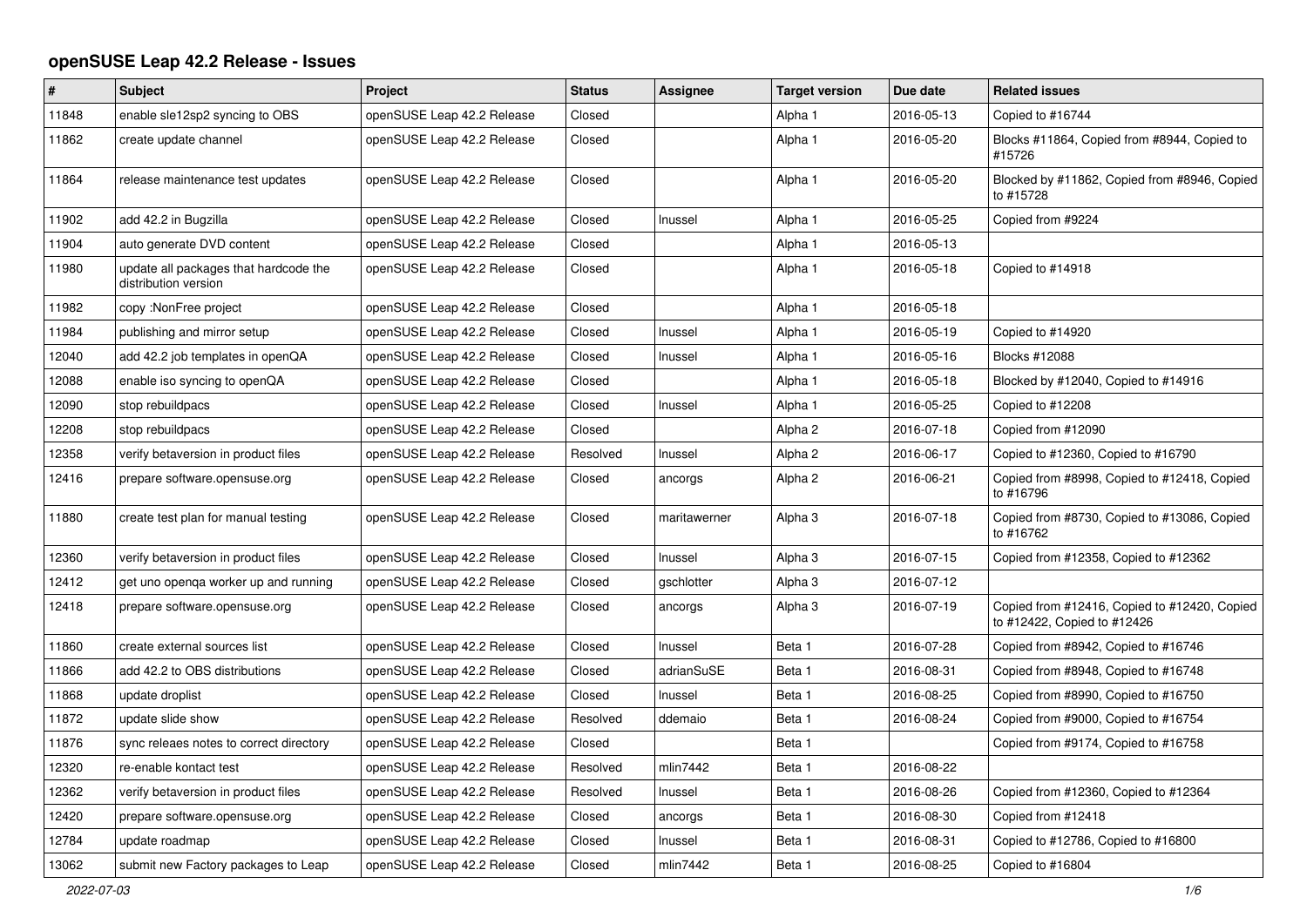| #     | Subject                                                 | Project                    | <b>Status</b> | <b>Assignee</b> | <b>Target version</b> | Due date   | <b>Related issues</b>                                                                         |
|-------|---------------------------------------------------------|----------------------------|---------------|-----------------|-----------------------|------------|-----------------------------------------------------------------------------------------------|
| 13076 | Call for testing - BetaPizza Parties                    | openSUSE Leap 42.2 Release | Closed        | ddemaio         | Beta 1                | 2016-08-31 | Copied from #3438, Copied to #16806                                                           |
| 13078 | verify piwik works                                      | openSUSE Leap 42.2 Release | Resolved      | ddemaio         | Beta 1                | 2016-08-31 | Copied from #11884, Copied to #13080, Copied<br>to #13082, Copied to #13084, Copied to #16808 |
| 13086 | create test plan for manual testing                     | openSUSE Leap 42.2 Release | Closed        | maritawerner    | Beta 1                | 2016-08-31 | Copied from #11880, Copied to #13088, Copied<br>to #13090, Copied to #13092, Copied to #16816 |
| 13224 | Publish announcement of Beta 1                          | openSUSE Leap 42.2 Release | Closed        | ddemaio         | Beta 1                | 2016-08-31 | Copied from #3440, Copied to #16830                                                           |
| 13226 | create repo-md, ARCHIVES.gz,<br>ChangeLog, Is-IR.gz etc | openSUSE Leap 42.2 Release | Closed        | Inussel         | Beta 1                | 2016-08-26 | Copied from #3450, Copied to #16832                                                           |
| 13452 | submit translation packages                             | openSUSE Leap 42.2 Release | Resolved      |                 | Beta 1                | 2016-08-26 | Copied from #11900, Copied to #13454, Copied<br>to #16972                                     |
| 11874 | Create release counter                                  | openSUSE Leap 42.2 Release | Closed        |                 | Beta 2                | 2016-09-21 | Copied from #9066, Copied to #16756                                                           |
| 11878 | call for translation                                    | openSUSE Leap 42.2 Release | Closed        | AdaLovelace     | Beta 2                | 2016-09-21 | Copied from #8708, Copied to #16760                                                           |
| 11882 | get signed shim                                         | openSUSE Leap 42.2 Release | Closed        | jsegitz         | Beta 2                | 2016-09-15 | Copied from #8988, Copied to #16764                                                           |
| 12364 | verify betaversion in product files                     | openSUSE Leap 42.2 Release | Closed        |                 | Beta 2                | 2016-09-23 | Copied from #12362, Copied to #12366, Copied<br>to #13622                                     |
| 12422 | prepare software.opensuse.org                           | openSUSE Leap 42.2 Release | Closed        | ancorgs         | Beta 2                | 2016-09-22 | Copied from #12418, Copied to #13624                                                          |
| 12786 | update roadmap                                          | openSUSE Leap 42.2 Release | Closed        | Inussel         | Beta 2                | 2016-09-21 | Copied from #12784, Copied to #12788, Copied<br>to #13626                                     |
| 13080 | verify piwik works                                      | openSUSE Leap 42.2 Release | Closed        | ddemaio         | Beta 2                | 2016-09-21 | Copied from #13078, Copied to #13628, Copied<br>to #16810                                     |
| 13088 | create test plan for manual testing                     | openSUSE Leap 42.2 Release | Closed        | maritawerner    | Beta 2                | 2016-09-21 | Copied from #13086, Copied to #13630                                                          |
| 13102 | tell nvidia packager to upload drivers                  | openSUSE Leap 42.2 Release | Closed        | sndirsch        | Beta 2                | 2016-09-21 | Copied from #4232, Copied to #16824                                                           |
| 13190 | translate plasma-pk-updates                             | openSUSE Leap 42.2 Release | Closed        |                 | Beta 2                | 2016-09-15 | Copied to #16828                                                                              |
| 13254 | check which packages turned into a fork                 | openSUSE Leap 42.2 Release | Resolved      | dimstar         | Beta 2                | 2016-09-13 | Copied to #16842                                                                              |
| 13260 | <b>Security Audit</b>                                   | openSUSE Leap 42.2 Release | Resolved      | msmeissn        | Beta 2                | 2016-09-15 | Copied to #13262, Copied to #16846                                                            |
| 13274 | send deadline reminder                                  | openSUSE Leap 42.2 Release | Closed        | Inussel         | Beta 2                | 2016-09-09 | Copied to #13632                                                                              |
| 13454 | submit translation packages                             | openSUSE Leap 42.2 Release | Closed        | keichwa         | Beta 2                | 2016-09-16 | Copied from #13452, Copied to #13634, Copied<br>to #16974                                     |
| 13512 | disable Factory submitter                               | openSUSE Leap 42.2 Release | Closed        | mlin7442        | Beta <sub>3</sub>     | 2016-09-30 | Copied to #16978                                                                              |
| 13546 | update openSUSE:Localization_guide                      | openSUSE Leap 42.2 Release | Resolved      | AdaLovelace     | Beta 3                | 2016-10-02 | Copied to #16980                                                                              |
| 13548 | update OpenSUSE_Localization_Teams                      | openSUSE Leap 42.2 Release | Resolved      | AdaLovelace     | Beta 3                | 2016-10-02 | Copied to #16982                                                                              |
| 13622 | verify betaversion in product files                     | openSUSE Leap 42.2 Release | Closed        | Inussel         | Beta 3                | 2016-09-30 | Copied from #12364, Copied to #16984                                                          |
| 13624 | prepare software.opensuse.org                           | openSUSE Leap 42.2 Release | Closed        | ancorgs         | Beta 3                | 2016-10-05 | Copied from #12422, Copied to #16986                                                          |
| 13626 | update roadmap                                          | openSUSE Leap 42.2 Release | Closed        | Inussel         | Beta 3                | 2016-10-06 | Copied from #12786, Copied to #16988                                                          |
| 13628 | verify piwik works                                      | openSUSE Leap 42.2 Release | Closed        |                 | Beta 3                | 2016-10-06 | Copied from #13080, Copied to #16990                                                          |
| 13630 | create test plan for manual testing                     | openSUSE Leap 42.2 Release | Closed        | okurz           | Beta 3                | 2016-10-06 | Copied from #13088, Copied to #16992                                                          |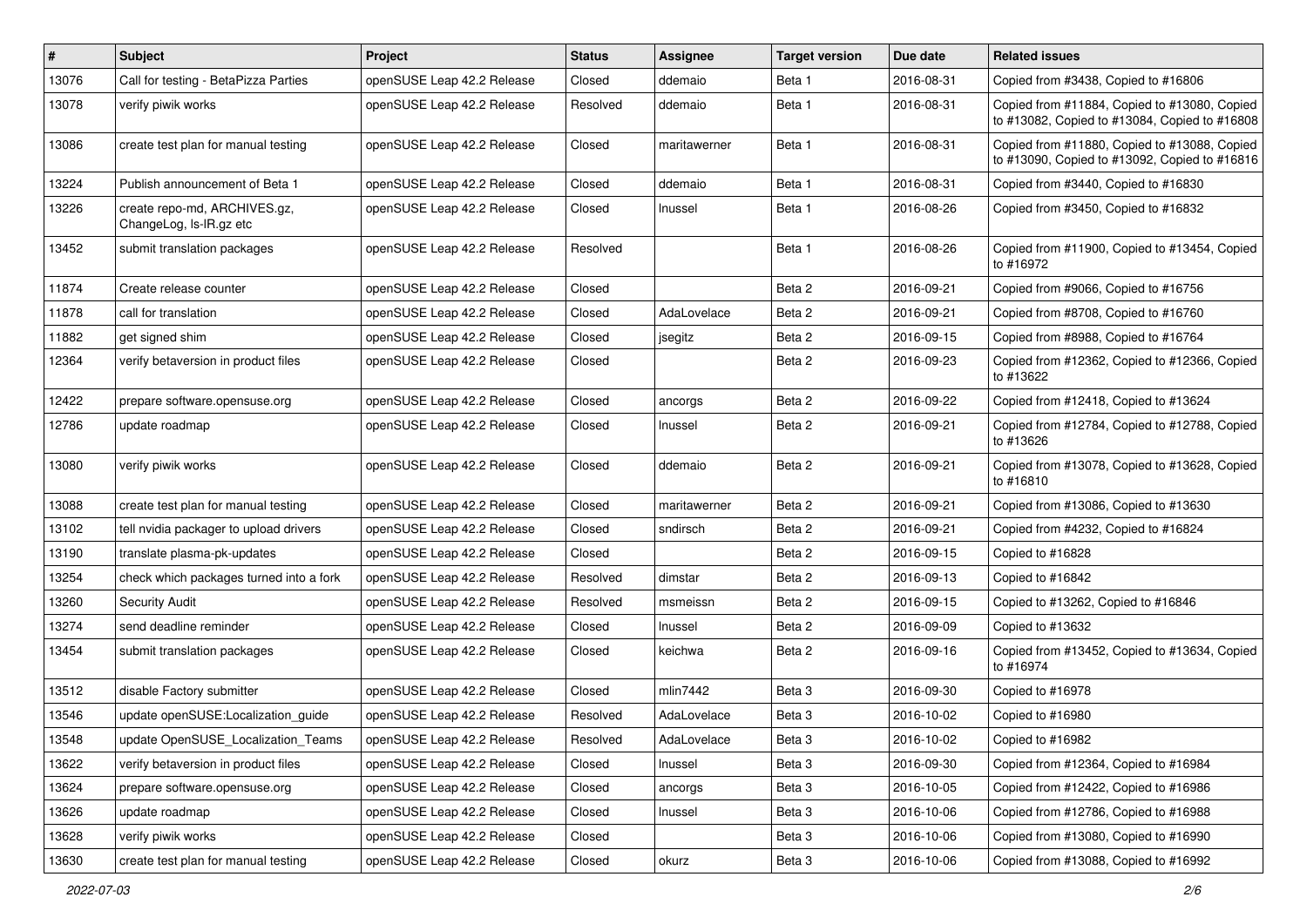| $\vert$ # | <b>Subject</b>                                        | Project                    | <b>Status</b> | <b>Assignee</b> | <b>Target version</b> | Due date   | <b>Related issues</b>                                                      |
|-----------|-------------------------------------------------------|----------------------------|---------------|-----------------|-----------------------|------------|----------------------------------------------------------------------------|
| 13632     | send deadline reminder                                | openSUSE Leap 42.2 Release | Closed        | Inussel         | Beta <sub>3</sub>     | 2016-09-26 | Copied from #13274, Copied to #14154                                       |
| 13634     | submit translation packages                           | openSUSE Leap 42.2 Release | Closed        | stknorr         | Beta <sub>3</sub>     | 2016-09-30 | Copied from #13454, Copied to #16994                                       |
| 13880     | enable openQA maintenance testing                     | openSUSE Leap 42.2 Release | Resolved      | coolo           | Beta <sub>3</sub>     | 2016-10-07 | Copied to #16996                                                           |
| 11870     | EULA review/update                                    | openSUSE Leap 42.2 Release | Closed        |                 | RC <sub>1</sub>       | 2016-10-13 | Copied from #8994, Copied to #16752                                        |
| 11884     | verify piwik works                                    | openSUSE Leap 42.2 Release | Resolved      | ddemaio         | RC <sub>1</sub>       | 2016-10-18 | Copied from #8996, Copied to #13078                                        |
| 11886     | prepare software.opensuse.org                         | openSUSE Leap 42.2 Release | Closed        | ancorgs         | RC <sub>1</sub>       | 2016-10-18 | Copied from #8998, Copied to #16768                                        |
| 11888     | ask community to add repo xml                         | openSUSE Leap 42.2 Release | Closed        |                 | RC <sub>1</sub>       | 2016-10-14 | Copied from #9002, Copied to #16770                                        |
| 11890     | make counter.o.o/link point to new portal             | openSUSE Leap 42.2 Release | Closed        | gschlotter      | RC <sub>1</sub>       | 2016-10-18 | Copied from #9004, Copied to #16772                                        |
| 11892     | osp addon dvd                                         | openSUSE Leap 42.2 Release | Rejected      |                 | RC <sub>1</sub>       | 2016-10-31 | Copied from #9010, Copied to #16774                                        |
| 11894     | make sure test updates are in the patterns            | openSUSE Leap 42.2 Release | Closed        |                 | RC <sub>1</sub>       | 2016-09-29 | Copied from #9012, Copied to #16776                                        |
| 11896     | merge back maintenance updates                        | openSUSE Leap 42.2 Release | Closed        |                 | RC <sub>1</sub>       | 2016-10-14 | Copied from #9014, Copied to #16778                                        |
| 11898     | make sure nvidia packager is available for<br>GA      | openSUSE Leap 42.2 Release | Closed        |                 | RC <sub>1</sub>       | 2016-10-06 | Copied from #9110, Copied to #16780                                        |
| 11900     | submit translation packages                           | openSUSE Leap 42.2 Release | Closed        | keichwa         | RC <sub>1</sub>       | 2016-10-13 | Copied from #9170, Copied to #13452, Copied<br>to #14090, Copied to #16782 |
| 12366     | remove betaversion in product files                   | openSUSE Leap 42.2 Release | Closed        | Inussel         | RC <sub>1</sub>       | 2016-10-14 | Copied from #12364, Copied to #16792                                       |
| 12788     | update roadmap                                        | openSUSE Leap 42.2 Release | Closed        |                 | RC <sub>1</sub>       | 2016-10-18 | Copied from #12786, Copied to #12790                                       |
| 13090     | create test plan for manual testing                   | openSUSE Leap 42.2 Release | Closed        | maritawerner    | RC <sub>1</sub>       | 2016-10-18 | Copied from #13086                                                         |
| 13262     | Security Audit                                        | openSUSE Leap 42.2 Release | Closed        | msmeissn        | RC <sub>1</sub>       | 2016-10-24 | Copied from #13260, Copied to #13264, Copied<br>to #16848                  |
| 14092     | release manager checklist                             | openSUSE Leap 42.2 Release | Closed        | Inussel         | RC <sub>1</sub>       | 2016-10-18 | Copied to #14600                                                           |
| 14154     | send deadline reminder                                | openSUSE Leap 42.2 Release | Closed        | Inussel         | RC <sub>1</sub>       | 2016-10-11 | Copied from #13632, Copied to #14156                                       |
| 12426     | prepare software.opensuse.org                         | openSUSE Leap 42.2 Release | Closed        | ancorgs         | RC <sub>2</sub>       | 2016-11-02 | Copied from #12418, Copied to #16798                                       |
| 12790     | update roadmap                                        | openSUSE Leap 42.2 Release | Closed        |                 | RC <sub>2</sub>       | 2016-11-02 | Copied from #12788, Copied to #12792                                       |
| 13082     | verify piwik works                                    | openSUSE Leap 42.2 Release | Closed        | ddemaio         | RC <sub>2</sub>       | 2016-11-02 | Copied from #13078, Copied to #16812                                       |
| 13092     | create test plan for manual testing                   | openSUSE Leap 42.2 Release | Resolved      | okurz           | RC <sub>2</sub>       | 2016-11-02 | Copied from #13086                                                         |
| 14090     | submit translation packages                           | openSUSE Leap 42.2 Release | Closed        | keichwa         | RC <sub>2</sub>       | 2016-10-28 | Copied from #11900, Copied to #14660, Copied<br>to #17000                  |
| 14156     | send deadline reminder                                | openSUSE Leap 42.2 Release | Closed        | Inussel         | RC <sub>2</sub>       | 2016-10-25 | Copied from #14154                                                         |
| 14206     | openSUSE-EULAs up to date                             | openSUSE Leap 42.2 Release | Closed        | Inussel         | RC <sub>2</sub>       | 2016-11-06 | Copied to #17004                                                           |
| 14232     | verify release counters for update                    | openSUSE Leap 42.2 Release | Closed        | Inussel         | RC <sub>2</sub>       | 2016-10-20 | Copied to #17006                                                           |
| 14262     | remove betatest macro from priconf                    | openSUSE Leap 42.2 Release | Closed        | mlin7442        | RC <sub>2</sub>       | 2016-10-21 | Copied to #17008                                                           |
| 14556     | enable OBS:Maintained attribute in<br>:Update project | openSUSE Leap 42.2 Release | Resolved      | AndreasStieger  | RC <sub>2</sub>       | 2016-11-02 | Copied to #17012                                                           |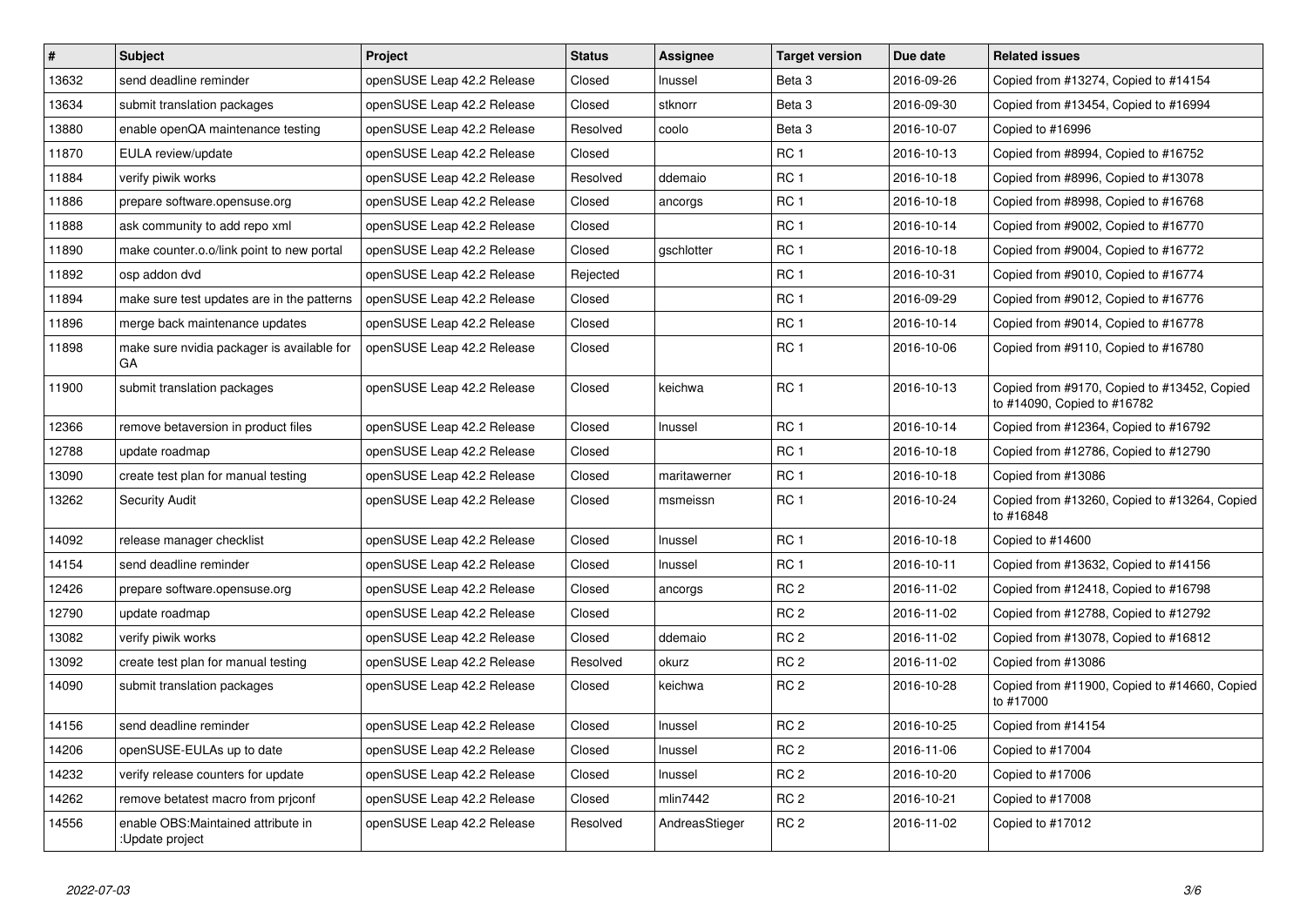| $\vert$ # | Subject                                                    | <b>Project</b>             | <b>Status</b> | Assignee    | <b>Target version</b> | Due date   | <b>Related issues</b>                                     |
|-----------|------------------------------------------------------------|----------------------------|---------------|-------------|-----------------------|------------|-----------------------------------------------------------|
| 14600     | release manager checklist                                  | openSUSE Leap 42.2 Release | Closed        | Inussel     | RC <sub>2</sub>       | 2016-11-02 | Copied from #14092, Copied to #14602, Copied<br>to #17014 |
| 11786     | set end of life attribute in product file                  | openSUSE Leap 42.2 Release | Rejected      |             | <b>GM</b>             |            | Copied to #16742                                          |
| 13096     | announce GM deadline internally                            | openSUSE Leap 42.2 Release | Closed        |             | GM                    | 2016-11-04 | Copied from #4016, Copied to #16818                       |
| 13098     | check manual was generated for OSP                         | openSUSE Leap 42.2 Release | Closed        |             | <b>GM</b>             | 2016-11-11 | Copied from #4084, Copied to #16820                       |
| 13100     | Send Gold Master announcement for<br>developers            | openSUSE Leap 42.2 Release | Closed        |             | GM                    | 2016-11-11 | Copied from #4088, Copied to #16822                       |
| 13104     | <b>IPRQ</b>                                                | openSUSE Leap 42.2 Release | Closed        | Inussel     | GM                    | 2016-11-11 | Copied from #4086, Copied to #16826                       |
| 13232     | remove test updates from the patterns                      | openSUSE Leap 42.2 Release | Closed        |             | <b>GM</b>             | 2016-11-09 | Copied from #4042, Copied to #16834                       |
| 13234     | merge back maintenance updates                             | openSUSE Leap 42.2 Release | Closed        |             | GM                    | 2016-11-09 | Copied from #9016, Copied to #16836                       |
| 13238     | call to update release notes                               | openSUSE Leap 42.2 Release | Closed        | AdaLovelace | GM                    | 2016-11-08 | Copied from #9292, Copied to #16838                       |
| 13240     | evaluate results of manual testing with<br>release manager | openSUSE Leap 42.2 Release | Closed        |             | GM                    | 2016-11-08 | Copied from #9308, Copied to #16840                       |
| 13264     | <b>Security Audit</b>                                      | openSUSE Leap 42.2 Release | Closed        |             | GM                    | 2016-11-18 | Copied from #13262, Copied to #16850                      |
| 13898     | fix symlink on openqa.opensuse.org for<br>goldmaster DVD   | openSUSE Leap 42.2 Release | Closed        | Inussel     | GM                    | 2016-11-14 | Copied to #16998                                          |
| 14602     | release manager checklist GM                               | openSUSE Leap 42.2 Release | Closed        | Inussel     | <b>GM</b>             | 2016-11-16 | Copied from #14600, Copied to #17016                      |
| 14660     | submit translation packages                                | openSUSE Leap 42.2 Release | Closed        | keichwa     | GM                    | 2016-11-08 | Copied from #14090, Copied to #17018                      |
| 12792     | update roadmap                                             | openSUSE Leap 42.2 Release | Closed        |             | GA                    | 2016-11-16 | Copied from #12790, Copied to #16802                      |
| 12794     | fix upgrade instructions for /var/cache                    | openSUSE Leap 42.2 Release | Closed        |             | GA                    | 2016-10-15 |                                                           |
| 13084     | verify piwik works                                         | openSUSE Leap 42.2 Release | Resolved      | ddemaio     | GA                    | 2016-11-16 | Copied from #13078, Copied to #16814                      |
| 13256     | disable iso download in openQA                             | openSUSE Leap 42.2 Release | Closed        |             | GA                    | 2016-11-15 | Copied to #16844                                          |
| 13308     | update opensuse wiki                                       | openSUSE Leap 42.2 Release | Resolved      | AdaLovelace | GA                    | 2016-11-17 | Copied from #9026, Copied to #16852                       |
| 13310     | move previous release to archive                           | openSUSE Leap 42.2 Release | Resolved      | AdaLovelace | GA                    | 2016-11-13 | Copied from #9028, Copied to #16854                       |
| 13312     | update wiki pages                                          | openSUSE Leap 42.2 Release | Closed        | AdaLovelace | GA                    | 2016-11-17 | Copied from #9030, Copied to #16856                       |
| 13314     | install Leap 42.2 wiki pages as default                    | openSUSE Leap 42.2 Release | Closed        |             | GA                    | 2016-11-13 | Copied from #9032, Copied to #16858                       |
| 13316     | check all wiki pages on release day                        | openSUSE Leap 42.2 Release | Closed        |             | GA                    | 2016-11-16 | Copied from #9034, Copied to #16860                       |
| 13318     | create basic wiki structure for new release                | openSUSE Leap 42.2 Release | Resolved      | AdaLovelace | GA                    | 2016-10-20 | Copied from #9036, Copied to #16862                       |
| 13320     | fix upgrade instructions in wiki                           | openSUSE Leap 42.2 Release | Resolved      | AdaLovelace | GA                    | 2016-11-13 | Copied from #9038, Copied to #16864                       |
| 13324     | publish docu                                               | openSUSE Leap 42.2 Release | Closed        |             | GA                    | 2016-11-16 | Copied from #8710, Copied to #16866                       |
| 13326     | communicate GM issues to marketing                         | openSUSE Leap 42.2 Release | Resolved      | ddemaio     | GA                    | 2016-11-16 | Copied from #8712, Copied to #16868                       |
| 13328     | marketing brainstorm session                               | openSUSE Leap 42.2 Release | Resolved      | ddemaio     | GA                    | 2016-10-26 | Copied from #8714, Copied to #16870                       |
| 13330     | remind opensuse.org admins of release                      | openSUSE Leap 42.2 Release | Closed        |             | GA                    | 2016-11-14 | Copied from #8716, Copied to #16872                       |
| 13332     | find external BT seeders                                   | openSUSE Leap 42.2 Release | Closed        |             | GA                    | 2016-11-14 | Copied from #8718                                         |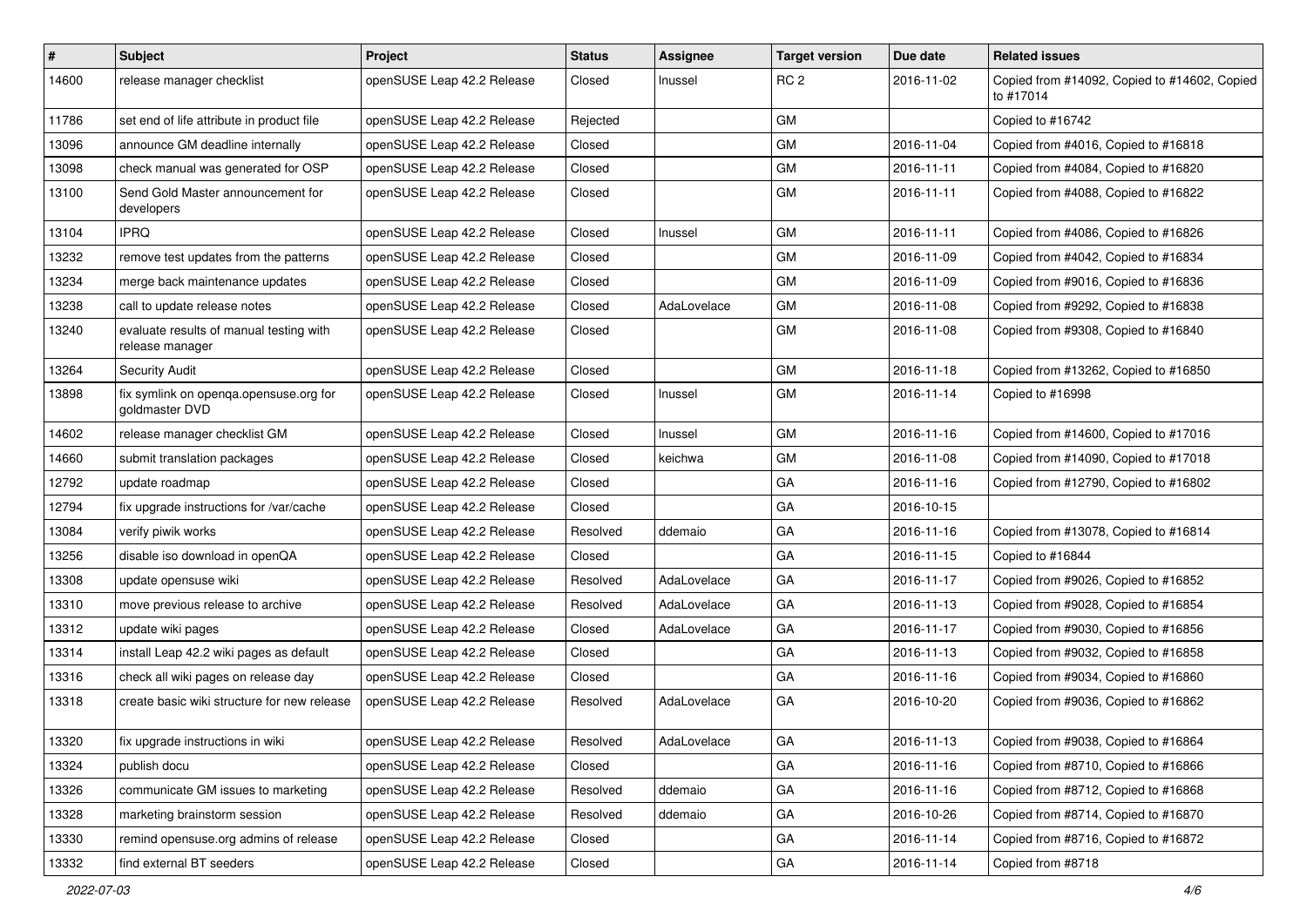| $\pmb{\#}$ | <b>Subject</b>                                                            | <b>Project</b>             | <b>Status</b> | Assignee    | <b>Target version</b> | Due date   | <b>Related issues</b>               |
|------------|---------------------------------------------------------------------------|----------------------------|---------------|-------------|-----------------------|------------|-------------------------------------|
| 13334      | sync the release to the mirrors                                           | openSUSE Leap 42.2 Release | Closed        |             | GА                    | 2016-11-11 | Copied from #8722, Copied to #16876 |
| 13336      | ask maintenance to remove the test<br>updates                             | openSUSE Leap 42.2 Release | Closed        |             | GA                    | 2016-11-15 | Copied from #8724, Copied to #16878 |
| 13338      | tell maintenance&security about GM                                        | openSUSE Leap 42.2 Release | Closed        |             | GА                    | 2016-11-11 | Copied from #8726, Copied to #16880 |
| 13340      | get openSUSE in the Cloud                                                 | openSUSE Leap 42.2 Release | Closed        |             | GA                    | 2016-11-16 | Copied from #8728, Copied to #16882 |
| 13342      | Adapt http://mirrors.opensuse.org to list<br>the new release              | openSUSE Leap 42.2 Release | Resolved      | gschlotter  | GA                    | 2016-11-05 | Copied from #8772, Copied to #16884 |
| 13344      | Publish an article asking people to help<br>promote the upcoming release. | openSUSE Leap 42.2 Release | Rejected      | ddemaio     | GA                    | 2016-09-29 | Copied from #9126, Copied to #16886 |
| 13346      | Update the rsync modules to include new<br>ISO and repo                   | openSUSE Leap 42.2 Release | Closed        | gschlotter  | GA                    | 2016-11-14 | Copied from #9128, Copied to #16888 |
| 13348      | install google alerts                                                     | openSUSE Leap 42.2 Release | Resolved      | ddemaio     | GA                    | 2016-11-16 | Copied from #9140, Copied to #16890 |
| 13350      | make GM images available                                                  | openSUSE Leap 42.2 Release | Closed        |             | GA                    | 2016-11-11 | Copied from #9142, Copied to #16892 |
| 13354      | Switch count down to hourly rendering                                     | openSUSE Leap 42.2 Release | Closed        |             | GA                    | 2016-11-16 | Copied from #9146, Copied to #16894 |
| 13356      | change openSUSE-current                                                   | openSUSE Leap 42.2 Release | Closed        |             | GA                    | 2016-11-16 | Copied from #9148, Copied to #16896 |
| 13360      | adjust knapsack for GM                                                    | openSUSE Leap 42.2 Release | Closed        | aplanas     | GA                    | 2016-11-11 | Copied from #9152, Copied to #16898 |
| 13362      | set up update-test project                                                | openSUSE Leap 42.2 Release | Closed        |             | GA                    | 2016-11-16 | Copied from #9304, Copied to #16900 |
| 13364      | notify mirror admins                                                      | openSUSE Leap 42.2 Release | Resolved      | Inussel     | GA                    | 2016-11-11 | Copied from #9382, Copied to #16902 |
| 13366      | shop.opensuse.org                                                         | openSUSE Leap 42.2 Release | Closed        |             | GA                    | 2016-11-16 | Copied from #9130, Copied to #16904 |
| 13368      | request new box image and link                                            | openSUSE Leap 42.2 Release | Resolved      | bmwiedemann | GA                    | 2016-11-16 | Copied from #9132, Copied to #16906 |
| 13370      | update shop.opensuse.org                                                  | openSUSE Leap 42.2 Release | Closed        |             | GA                    | 2016-11-16 | Copied from #9134, Copied to #16908 |
| 13372      | update wiki                                                               | openSUSE Leap 42.2 Release | Resolved      | bmwiedemann | GA                    | 2016-11-16 | Copied from #9136, Copied to #16910 |
| 13384      | Get screenshots taken                                                     | openSUSE Leap 42.2 Release | Resolved      | ddemaio     | GA                    | 2016-11-09 | Copied from #9074, Copied to #16916 |
| 13386      | Write community announcement for<br>news.o.o                              | openSUSE Leap 42.2 Release | Resolved      | ddemaio     | GA                    | 2016-11-09 | Copied from #9076, Copied to #16918 |
| 13388      | Write Press Announcement                                                  | openSUSE Leap 42.2 Release | Resolved      | ddemaio     | GA                    | 2016-11-09 | Copied from #9078, Copied to #16920 |
| 13390      | Create a draft press announcement                                         | openSUSE Leap 42.2 Release | Resolved      | ddemaio     | GA                    | 2016-11-04 | Copied from #9080, Copied to #16922 |
| 13392      | Get feedback on the draft press announce                                  | openSUSE Leap 42.2 Release | Resolved      | ddemaio     | GA                    | 2016-11-04 | Copied from #9082, Copied to #16924 |
| 13394      | Let our PR Agencies have one last look at<br>the announcement             | openSUSE Leap 42.2 Release | Rejected      | ddemaio     | GA                    | 2016-11-09 | Copied from #9084, Copied to #16926 |
| 13396      | Get quotes from important people                                          | openSUSE Leap 42.2 Release | Resolved      | ddemaio     | GA                    | 2016-11-07 | Copied from #9086, Copied to #16928 |
| 13398      | Create a Press Kit and send it to the press                               | openSUSE Leap 42.2 Release | Resolved      | ddemaio     | GA                    | 2016-11-16 | Copied from #9088, Copied to #16930 |
| 13400      | Create list of people who can be<br>interviewed                           | openSUSE Leap 42.2 Release | Resolved      | ddemaio     | GA                    | 2016-11-16 | Copied from #9090, Copied to #16932 |